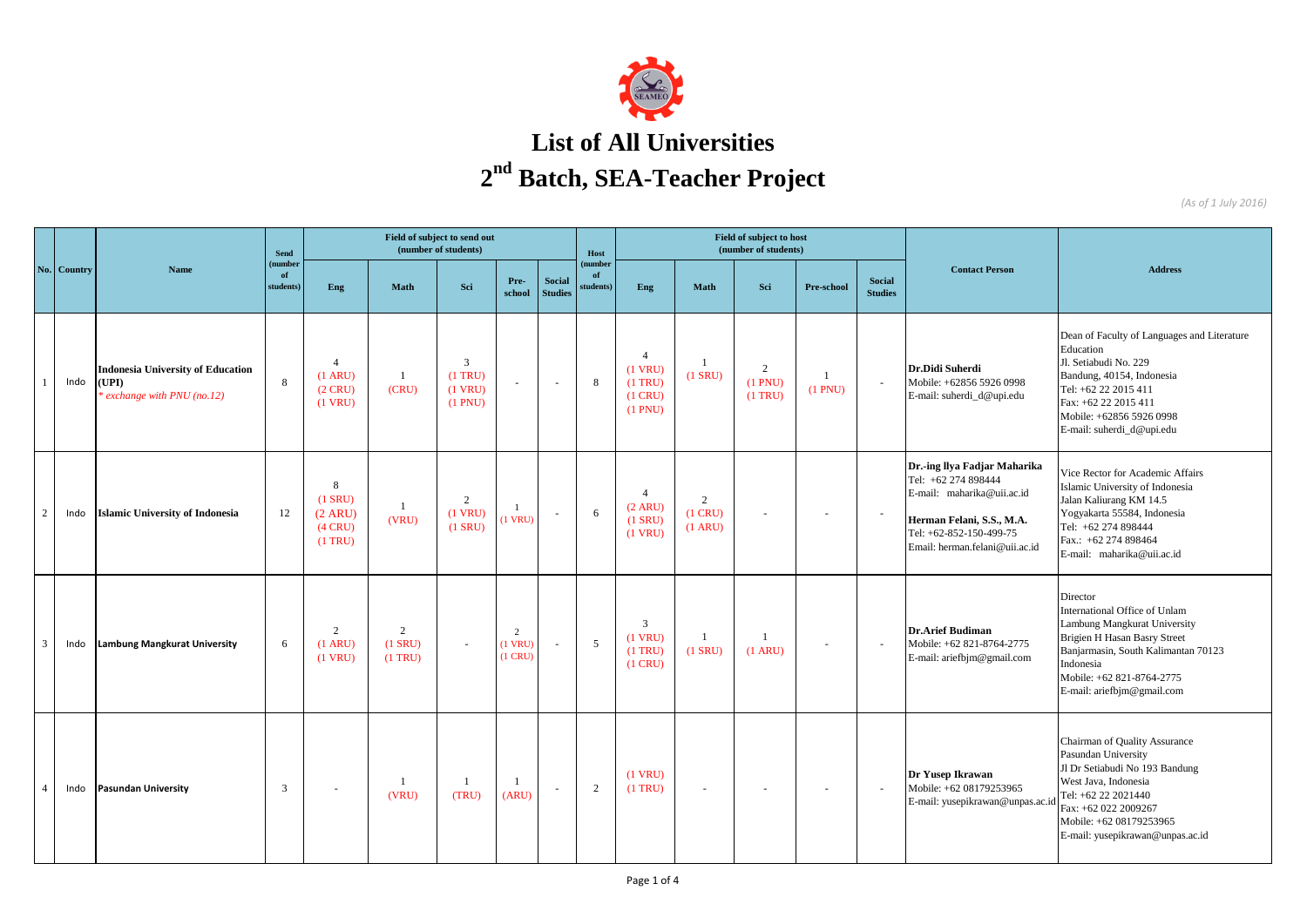|                |             | Name                                                  | <b>Send</b><br>(number<br>of<br>students) | Field of subject to send out<br>(number of students) |                                                |                                                     |                                |                                 |                           |                                                          |                                          | Field of subject to host<br>(number of students) |            |                                 |                                                                                                                                                                                 |                                                                                                                                                                                                                                                                                |
|----------------|-------------|-------------------------------------------------------|-------------------------------------------|------------------------------------------------------|------------------------------------------------|-----------------------------------------------------|--------------------------------|---------------------------------|---------------------------|----------------------------------------------------------|------------------------------------------|--------------------------------------------------|------------|---------------------------------|---------------------------------------------------------------------------------------------------------------------------------------------------------------------------------|--------------------------------------------------------------------------------------------------------------------------------------------------------------------------------------------------------------------------------------------------------------------------------|
|                | No. Country |                                                       |                                           | Eng                                                  | <b>Math</b>                                    | Sci                                                 | Pre-<br>school                 | <b>Social</b><br><b>Studies</b> | (number<br>of<br>tudents) | Eng                                                      | <b>Math</b>                              | Sci                                              | Pre-school | <b>Social</b><br><b>Studies</b> | <b>Contact Person</b>                                                                                                                                                           | <b>Address</b>                                                                                                                                                                                                                                                                 |
| 5              | Indo        | <b>Sebelas Maret University</b>                       | 6                                         | -1<br>(TRU)                                          | $\mathbf{1}$<br>(SRU)                          | 3<br>$(1$ VRU)<br>$(1$ CRU)<br>$(1$ PNU)            | $\mathbf{1}$<br>(ARU)          | $\sim$                          | $\overline{4}$            | $\overline{3}$<br>$(1$ TRU)<br>$(1$ SRU)<br>$(1$ CRU $)$ | $\mathbf{1}$<br>(1 ARU)                  |                                                  |            |                                 | Dr.,M.Psi.Munarvrir Yusuf<br>Mobile: +62 81329480009<br>E-mail:<br>munawir_uns@yahoo.co.id<br><b>Indah Widiastuti</b><br>Mobile: +61 430 222 443<br>E-Mail: indahwied@yahoo.com | Vice Dean of Academic Affair<br>Faculty of Teacher Training and Education<br>Sebelas Maret University<br>Jl Ir Sutami 36 A Kentingan<br>Surakarta 57126<br>Indonesia<br>Tel: +62 271648939<br>Fax: +62 271648939<br>Mobile: +62 81329480009<br>E-mail: munawir_uns@yahoo.co.id |
| 6              | Indo        | Syiah Kuala University                                | $\overline{2}$                            | $\sim$                                               | $\mathbf{1}$<br>(SRU)                          | (ARU)                                               | $\sim$                         | $\sim$                          | 2                         | N/A<br>$(1$ VRU)<br>$(1$ SRU)                            | ÷,                                       |                                                  |            | $\sim$                          | Dr.Muhammad Hasan<br>Mobile: +62 81377233843<br>E-mail: hasan.kimia@gmail.com                                                                                                   | Vice Dean of Academic Affair<br>Training and Education<br>Syiah Kuala University<br>Darussalam, Banda Aceh 23111<br>Indonesia<br>Mobile: +62 81377233843<br>E-mail: hasan.kimia@gmail.com                                                                                      |
| $\overline{7}$ | Indo        | <b>UHAMKA</b>                                         | $\overline{2}$                            | $\overline{2}$<br>$(1$ ARU)<br>$(1$ SRU $)$          | $\sim$                                         | $\sim$                                              | $\sim$                         | $\sim$                          | 2                         | $\overline{c}$<br>$(1$ VRU)<br>$(1$ SRU $)$              | $\overline{\phantom{a}}$                 |                                                  |            | $\sim$                          | Ms Fitri Liza<br>Mobile: +62 81316565632<br>E-mail: fitriliza70@yahoo.co.id                                                                                                     | Dean of Islamic Studies Faculty<br><b>UHAMKA</b><br>Jl Limau II, Kebayoran Baru<br>Jakarta Selatan, Indonesia<br>Tel: +62 21 7234356<br>Mobile: +62 81316565632<br>Fax: +62 21 7261226<br>E-mail: fitriliza70@yahoo.co.id                                                      |
| 8              | Indo        | Universitas Negeri Makassar                           | 11                                        | $\sim$                                               | 5<br>$(1$ SRU)<br>(3 VRU)<br>$(1 \text{ ARU})$ | $\overline{4}$<br>(1 CRU)<br>$(2$ VRU)<br>$(1$ SRU) | 2<br>$(1$ CRU $)$<br>$(1$ VRU) | $\sim$                          | 6                         | 2<br>(1 ARU)<br>$(1$ VRU)                                | $\overline{2}$<br>$(1$ SRU)<br>$(1$ ARU) |                                                  |            | 2<br>(2 ARU)                    | Yasser Djawad<br>Mobile: 0813 417 35386<br>Email: yasser.djawad@unm.ac.id                                                                                                       | Head of International Office<br>Universitas Negeri Makassar<br>Menara Pinisi UNM<br>Jl A P Pettarani<br>Makassar 90222, Indonesia<br>Mobile: 0813 417 35386<br>Email: yasser.djawad@unm.ac.id                                                                                  |
| 9              | Indo        | Universitas Tanjungpura,<br>Pontianak West Kalimantan | $\sqrt{2}$                                | $\mathbf{1}$<br>$(1$ SRU)                            | $\overline{\phantom{a}}$                       | $\mathbf{1}$<br>(VRU)                               | $\sim$                         | $\sim$                          | 2                         | $\sim$                                                   | -1<br>$(1$ CRU $)$                       | $\overline{1}$<br>(1 ARU)                        |            | $\sim$                          | Urai Salam, Ph.D<br>Tel: +62812-5705-8291<br>Email: urai.salam@gmail.com                                                                                                        | The Head of English Teacher Edu Dept.<br>Universitas Tanjungpura,<br>Jl.Prof.Dr.H.Hadari Nawawi,<br>Pontianak, Indonesia                                                                                                                                                       |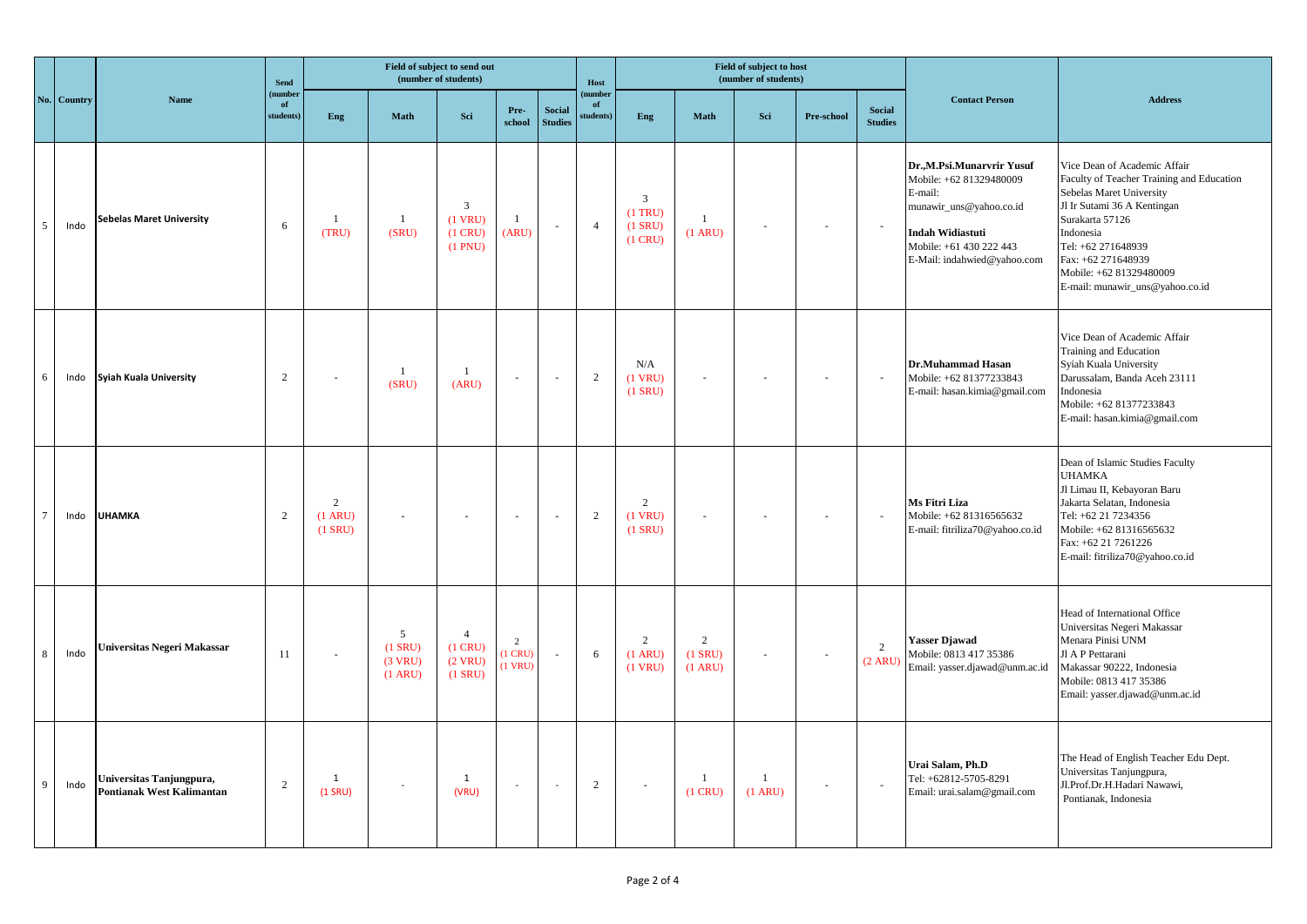|    |             | Name                                                                                 | <b>Send</b><br>(number<br>of<br>students | Field of subject to send out<br>(number of students)                                    |                                             |                         |                |                                 | Host                     |                                                        |                             | Field of subject to host<br>(number of students) |                                               |                                 |                                                                                                                                                                                                                         |                                                                                                                                                                                                                                                                                                                   |
|----|-------------|--------------------------------------------------------------------------------------|------------------------------------------|-----------------------------------------------------------------------------------------|---------------------------------------------|-------------------------|----------------|---------------------------------|--------------------------|--------------------------------------------------------|-----------------------------|--------------------------------------------------|-----------------------------------------------|---------------------------------|-------------------------------------------------------------------------------------------------------------------------------------------------------------------------------------------------------------------------|-------------------------------------------------------------------------------------------------------------------------------------------------------------------------------------------------------------------------------------------------------------------------------------------------------------------|
|    | No. Country |                                                                                      |                                          | <b>Eng</b>                                                                              | <b>Math</b>                                 | Sci                     | Pre-<br>school | <b>Social</b><br><b>Studies</b> | number<br>of<br>tudents) | Eng                                                    | <b>Math</b>                 | Sci                                              | Pre-school                                    | <b>Social</b><br><b>Studies</b> | <b>Contact Person</b>                                                                                                                                                                                                   | <b>Address</b>                                                                                                                                                                                                                                                                                                    |
| 10 | Indo        | <b>Yogyakarta State University</b>                                                   | $\overline{4}$                           | 2<br>$(1$ ARU)<br>$(1$ SRU)                                                             | 2<br>$(1$ TRU)<br>$(1$ VRU)                 | $\sim$                  | $\sim$         | $\sim$                          | $\overline{4}$           | $\mathbf{3}$<br>$(1$ VRU)<br>$(1$ TRU)<br>$(1$ CRU $)$ | $\overline{1}$<br>$(1$ SRU) |                                                  | ×.                                            |                                 | Ms Retna Hidayah<br>Mobile: +62 813 28268438<br>E-mail: retnadewa@yahoo.com /<br>ysu.internationalaffairs@gmail.co<br>m                                                                                                 | Deputy Director<br>Office of International Affairs & Partnerships<br>Yogyakarta State University<br>Jl Kolombo No 1, karangmalang<br>Yogyakarta 55281, Indonesia<br>Tel: +62 274 520324<br>Fax: +62 274 520324<br>Mobile: +62 813 28268438<br>E-mail: retnadewa@yahoo.com /<br>ysu.internationalaffairs@gmail.com |
| 11 | Phi         | <b>Philippine Normal University (PNU)</b><br><i>*prefer exchange with UPI (no.1)</i> | 3                                        | -1<br>(UPI)                                                                             | $\sim$                                      | $\overline{1}$<br>(UPI) | 1<br>(UPI)     | $\sim$                          | 2                        | $\sim$                                                 | $\sim$                      | 2<br>$(1 \text{ UPI})$<br>(1 Sebelas)            | $\sim$                                        | $\sim$                          | Dr Gladys Celis Nivera<br>Mobile: +63 (917) 858 7292<br>E-mail: nivera.gc@pnu.edu.ph<br>Dr. Rita Ruscoe<br>E-mail: ruscoe.rb@pnu.edu.ph                                                                                 | Associate Dean<br>Faculty of Science, Technology and Methematics<br>Philippine Normal University<br>Taft Avenue, Manila 1000<br>Philippines<br>Tel: +63 (2) 317 1768<br>Mobile: +63 (917) 858 7292<br>E-mail: nivera.gc@pnu.edu.ph                                                                                |
| 12 | Phi         | <b>Technological Institute of the</b><br><b>Philippines (TIP)</b>                    | 2                                        | 2<br>$(2$ VRU)                                                                          | $\overline{\phantom{a}}$                    | $\sim$                  | $\sim$         | $\overline{\phantom{a}}$        | 2                        | $\mathbf{1}$<br>$(1$ VRU)                              | $\sim$                      | -1<br>$(1$ VRU)                                  | $\sim$                                        | $\sim$                          | Dr Cynthia C Llanes<br>Mobile: +63927-5534951 /<br>+639177243166<br>E-mail: cllanes@yahoo.com /<br>cynthia.llanes@tip.edu.ph                                                                                            | Vice President for Academic Affairs<br>Technological Institute of the Philippines<br>938 Aurora Blvd, Cubao<br>Quezon City, Philippines<br>Tel: +632 9121573<br>Mobile: +63927-5534951 / +639177243166<br>Fax.: +632 9139641<br>E-mail: cllanes@yahoo.com /<br>cynthia.llanes@tip.edu.ph                          |
| 13 | <b>THA</b>  | Chiangrai Rajabhat University (CRU)                                                  | 6                                        | $\overline{4}$<br>$(1 \text{ UPI})$<br>(1 Lambung)<br>(1 Sebelas)<br>$(1 \text{Yogya})$ | $\overline{2}$<br>(1 UHAMKA)<br>(1 Islamic) | $\sim$                  | $\sim$         | $\sim$                          | 11                       | 6<br>(2 UPI)<br>(4 Islamic)                            | -1<br>$(1$ UPI $)$          | $\overline{2}$<br>(1 Sebelas)<br>(1 UNM)         | $\overline{c}$<br>(1 Lambung)<br>$(1$ UNM $)$ |                                 | <b>Mr.Teerawat Wangmanee</b><br>Mobile: +66 860-086-923<br>E-mail: teerawat23@hotmail.com<br>Ms.Pakinee Khanthikun<br><b>International Affairs Officer</b><br>Tel. +6653-776-032 ext.107<br>E-mail: pakinee_k@yahoo.com | Director<br>Division of International Affairs<br>Chiangrai Rajabhat University<br>80 M.9, Bandu, Muang, Chiangrai 57100<br>Tel: +66 053 776 032<br>Fax: +66 053 776 032 ext.105<br>Mobile: +66 860-086-923<br>Line: t-rawat.w<br>E-mail: teerawat23@hotmail.com                                                   |